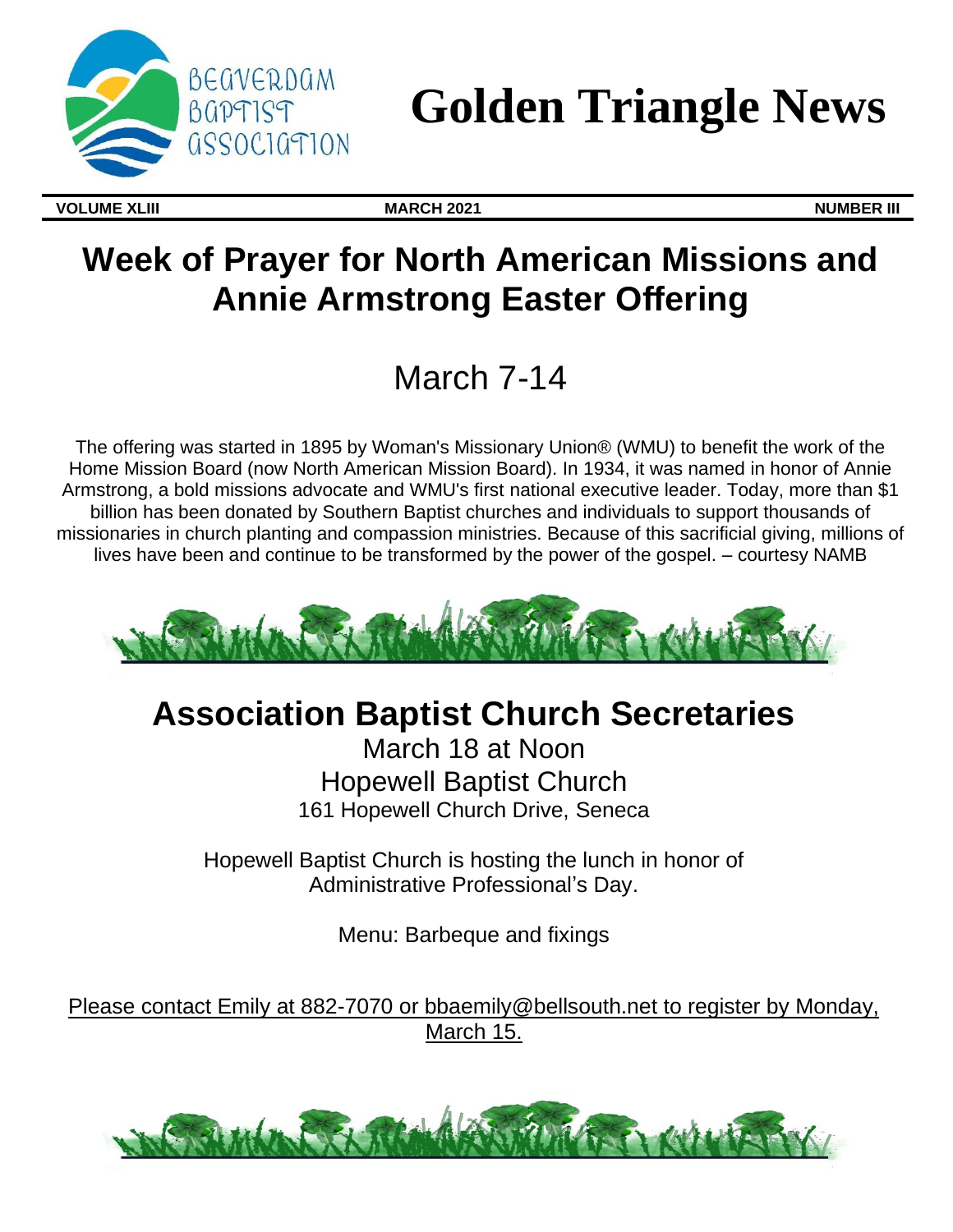#### From The DOM,

I want to thank each one who attended our February Executive Board meeting. It is very important that each church be represented at our Executive Board meetings since we only have two (February & September) each year. Just a few of the highlights:

- Expressed sincere appreciation to God for how He has so blessed our association financially even as we have faced budget shortfalls in a pandemic year
- Shared information regarding the BBA-Fortitude Counseling Center partnership
- Shared about the formation of an Associational Church Revitalization Team
- Shared updated statistical information regarding attendance, baptisms & giving
	- 1. Did you know that of the **79,500** residents of Oconee County, on an average Sunday, only **4674** will be in attendance in a BBA church?
	- 2. Did you know that over the past 20 years **13,285** people have moved to Oconee County but our churches have declined in attendance by **3250** people?
	- 3. Did you know that **48,574** out of **79,500** Oconee County residents are **NOT INVOLVED** in the faith community at all?
	- 4. Did you know that almost **600** people move to Oconee County every year?
- Celebrated La Roca Upstate Church and how God is already blessing this new work with salvations
- We were able to be a financial blessing to both La Roca Upstate as well as Heart Land Baptist Church
- Shared information for how pastors can enroll in the SCBC/GuideStone Protection Plan (Up to \$100,000 Life Insurance and \$500 a month Disability Protection) paid for entirely by the South Carolina Baptist Convention. (Those interested in this plan should contact me ASAP as the deadline for enrollment is fast approaching)

Please pray for our Associational Revitalization Team as they will be attending the North American Mission Board's Replant Lab March 15-16 in Atlanta. The Replant Lab involves two-days of

intensive training designed especially for Associational Revitalization Teams. Those who attend will focus on how to help guide struggling churches back to health and vitality.

The goals of an Associational Revitalization Team are to:

- Help churches consider various options for the future
- Help churches as they assess their current reality (congregation & community)
- Present the church with a detailed recommendation
- Walk with the church as the church affirms the recommendation as an autonomous body
- Assist the church with the implementation of the recommendation - which is designed to renew hope for the members as well as for the community.

These are truly challenging and exciting days to be about the Lord's work. There is much to do. My hope and prayer are that we, as an association of churches, begin working diligently to push back the darkness in Oconee County. My prayer is that we truly impact the **48,574 (out of 79,500**) residents of our county who are **NOT INVOLVED** at all in the faith community. The fields are white unto harvest BUT the laborers are few…… Come on Beaverdam churches, let's do the work of our Father while we still have an opportunity. May we do everything that we can to leave our churches and our county in better shape for our children and grandchildren than we found them.

Here for You,

*David*

#### **Congratulations**

Congratulations are in order for Emily Anderson who serves as our association's ministry assistant.

Emily recently completed all of the requirements necessary for graduation and will be receiving a BA degree (English), summa cum laude, from Ohio Christian University. Emily has served as our ministry assistant since April 2018.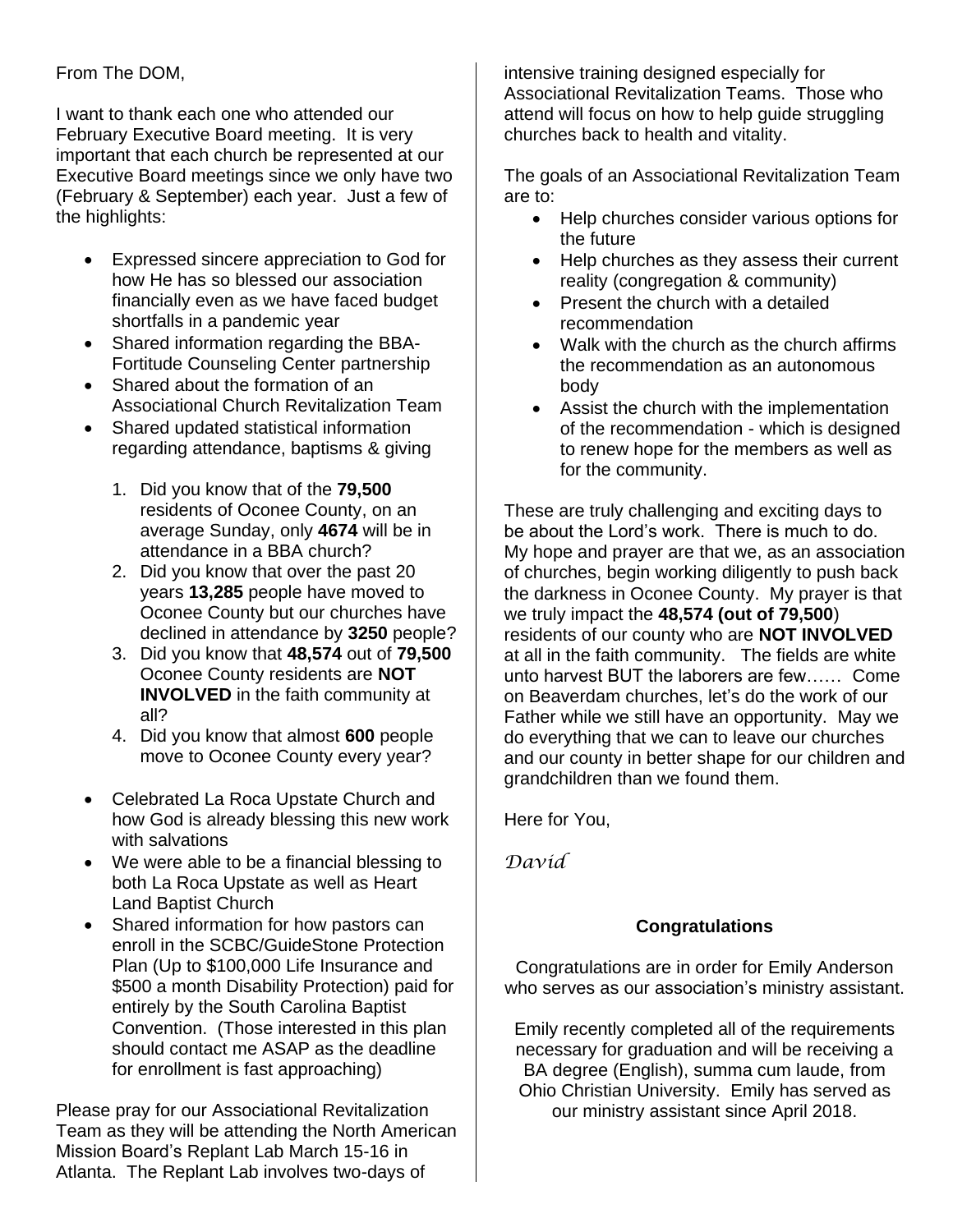# **Church Contributions**

|                                     | Jan 21           | Jan 21           |
|-------------------------------------|------------------|------------------|
| Beaverdam                           | 142.24           | 142.24           |
| Belmont                             | 0.00             | 0.00             |
| <b>Bethel</b>                       | 259.00           | 259.00           |
| Bethlehem                           | 0.00             | 0.00             |
| Calvary<br>Chauga                   | 71.60<br>60.88   | 71.60<br>60.88   |
| Cheohee                             | 200.00           | 200.00           |
| Clearmont                           | 0.00             | 0.00             |
| <b>College Street</b>               | 0.00             | 0.00             |
| Coneross                            | 75.00            | 75.00            |
| Corinth - Seneca                    | 0.00             | 0.00             |
| Corinth - Westminster               | 500.00           | 500.00           |
| Cross Roads - Seneca                | 85.42            | 85.42            |
| Cross Roads - Westminster           | 100.00           | 100.00           |
| Damascus<br>Davis Creek             | 0.00<br>0.00     | 0.00<br>0.00     |
| Earle's Grove                       | 1,371.57         | 1,371.57         |
| Ebenezer                            | 2,000.00         | 2,000.00         |
| Faith                               | 0.00             | 0.00             |
| <b>Fants Grove</b>                  | 0.00             | 0.00             |
| Golden Corner                       | 0.00             | 0.00             |
| Heart Land                          | 74.00            | 74.00            |
| Hepsibah                            | 780.34           | 780.34           |
| <b>Holly Springs</b>                | 807.05           | 807.05           |
| Hopewell<br>Iglesia Bautista Bethel | 414.43<br>0.00   | 414.43<br>0.00   |
| <b>Little River</b>                 | 0.00             | 0.00             |
| Long Creek                          | 167.00           | 167.00           |
| Lydia                               | 1,275.59         | 1,275.59         |
| Maranatha                           | 63.90            | 63.90            |
| Monte Vista                         | 25.00            | 25.00            |
| <b>Mountain Rest</b>                | 791.49           | 791.49           |
| <b>Mountain View</b>                | 100.00           | 100.00           |
| Mt. Freedom                         | 0.00             | 0.00             |
| Mt. Pleasant<br>Mt. Tabor           | 333.32<br>197.57 | 333.32<br>197.57 |
| New Hope                            | 634.00           | 634.00           |
| Old Liberty                         | 0.00             | 0.00             |
| Open Door                           | 0.00             | 0.00             |
| <b>Pleasant Grove</b>               | 0.00             | 0.00             |
| Pleasant Hill                       | 100.00           | 100.00           |
| Pleasant Ridge                      | 500.00           | 500.00           |
| Poplar Springs                      | 512.20           | 512.20           |
| Puerta Abierta<br><b>Reedy Fork</b> | 0.00<br>302.78   | 0.00<br>302.78   |
| Retreat                             | 0.00             | 0.00             |
| Return                              | 854.85           | 854.85           |
| Rock Hill                           | 0.00             | 0.00             |
| Rocky Knoll                         | 364.58           | 364.58           |
| Salem                               | 1,249.97         | 1,249.97         |
| Scenic Heights                      | 300.00           | 300.00           |
| Seneca                              | 0.00             | 0.00             |
| Shiloh                              | 0.00             | 0.00             |
| <b>Snow Creek</b><br>Souls Harbor   | 0.00<br>143.00   | 0.00<br>143.00   |
| South Union                         | 155.14           | 155.14           |
| Utica                               | 1,201.23         | 1,201.23         |
| Walhalla                            | 0.00             | 0.00             |
| Welcome                             | 0.00             | 0.00             |
| <b>West Union</b>                   | 0.00             | 0.00             |
| Westminster                         | 500.00           | 500.00           |
| Westminster First                   | 125.00           | 125.00           |
| <b>Wolf Stake</b>                   | 72.00            | 72.00            |
| Total                               | 16,910.15        | 16,910.15        |
| <b>Other Contributions</b>          |                  | 0.00             |
| <b>Total Income</b>                 | 16,910.15        | 16,910.15        |
|                                     |                  |                  |

# **Church News**

#### *Staff Needs:*

**Return** Baptist Church, Seneca, is seeking to fill two part-time positions, Student Minister and Children's Minister. Anyone interested should contact Pastor Bobby Holcombe at (864) 246- 8462.



March 28

### **Tamassee DAR School**

has recently opened their facilities for events. Churches are welcomed to use the campus facilities for meetings, large gatherings, and retreats. For more information, contact Rebecca at 864-944-1390 ext. 110

### **Ripple of One Church Partnership**

Churches are invited to donate gently used household items to the Ripple Resale store in Seneca. Then, every quarter, Ripple of One will send the church Ripple Resale gift cards which can be given to anyone in need. For more information contact 864-343-1923 or donations.ripple@gmail.com

### **Women on Mission Brunch**

Unfortunately, due to health and safety concerns related to Covid-19, there will not be a Women on Mission brunch this year. However, that doesn't mean that the BBA WMU can't still have an impact in our community. The leadership committee has decided to donate what would be the speaker fee for the brunch to Fostering Faithfully. Fostering Faithfully is a local Christian ministry to foster parents and children. They provide needed items and support to foster families in the area. The WMU team is excited to support Fostering Faithfully in their wonderful ministry.



### **Opportunity to Share about your Church's Ministries**

The downstairs lobby area of the mission center is mostly empty. So, we would like to use this area for churches to share about their ministries. If interested in setting up a display about your church, please contact the association office at 882-7070 or bbaemily@bellsouth.net.